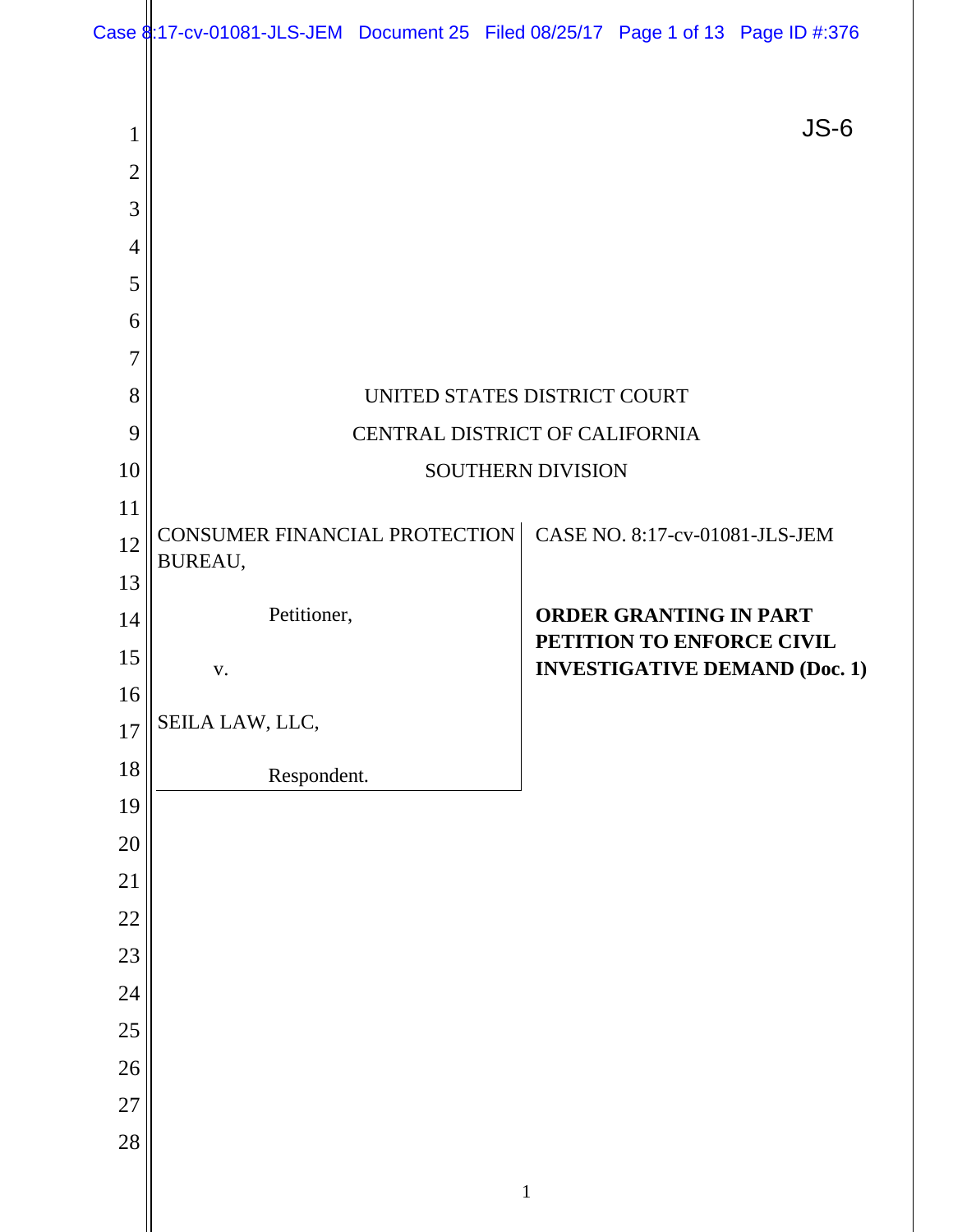1 2 3 4 Before the Court is the Consumer Financial Protection Bureau's (CFPB) Petition to Enforce Civil Investigative Demand. (Pet., Doc. 1.) Respondent Seila Law, LLC, has submitted an Opposition (Opp'n, Doc. 20), and the CFPB has filed a Reply (Reply, Doc. 21). After carefully reviewing the papers, the Court GRANTS IN PART the Petition.

5

## **I. BACKGROUND**

6 7 On February 27, 2017, the CFPB issued a Civil Investigative Demand to Seila Law, LLC, which included a notification of purpose, indicating:

8 9 10 11 12 13 14 15 16 17 The purpose of this investigation is to determine whether debt relief providers, lead generators, or other unnamed persons are engaging in unlawful acts or practices in the advertising, marketing, or sale of debt relief services or products, including but not limited to debt negotiation, debt elimination, debt settlement, and credit counseling, in violation of Sections 1031 and 1036 of the Consumer Financial Protection Act of 2010, 12 USC §§ 5531, 5536; 12 U.S.C. § 5481 et seq., the Telemarketing Sales Rule, 16 C.F.R. § 310.1 et seq., or any other Federal consumer financial law. The purpose of this investigation is also to determine whether Bureau action to obtain legal or equitable relief would be in the public interest.

18 19 20 21 22 23 24 (CID, Exh. 1, Doc. 1-2.) On March 19, 2017, Seila Law filed a petition to set aside or modify the Civil Investigative Demand (Pet. Set Aside, Exh. 5, Doc. 20-1), which the CFPB Director denied on April 10, 2017 (CFPB Decision, Exh. 2, Doc. 1-2). The decision ordered Seila Law to "produce all responsive documents, items, and information within its possession, custody, or control that are covered by the CID" within ten days. (*Id.* at 5.) Seila Law asked for extension of time to comply with the CID, which the CFPB granted. (Singelmann Decl. ¶ 9, Doc. 1-2.)

25 26 27 28 On April 27, 2017, Seila Law submitted its response to the CID. (*Id.* ¶ 10.) A week later, the CFPB sent Seila Law a letter claiming that Seila Law's response improperly asserted general objections, failed to provide a privilege log for claims of attorney-client and attorney work product privilege, raised untimely claims of privilege, withheld relevant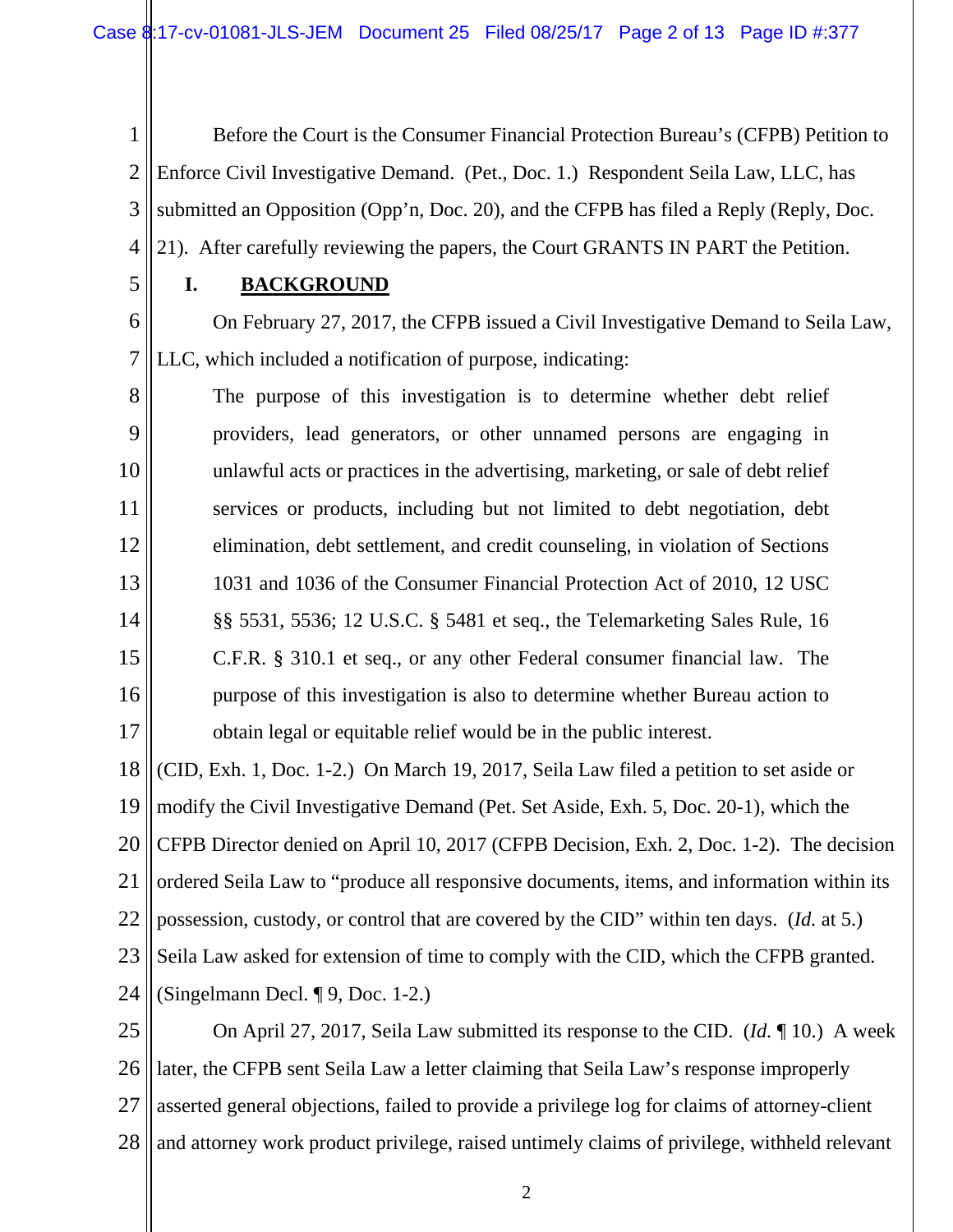1 2 3 4 5 6 documents based on assertions of "confidentiality," and otherwise provided incomplete or deficient responses. (CFPB May 4 Letter, Exh. 3, Doc. 1-2.) Seila Law responded in a letter dated May 22, 2017, challenging the "the enforceability of the CID" and "declin[ing] the CFPB's request at this time to provide further information or documents in response to the CID." (Seila Law Letter May 22, Exh. 4, Doc. 1-2.) In response, the CFPB filed this Petition to Enforce its Civil Investigative Demand. (Pet., Doc. 1.)

7

# **II. LEGAL STANDARD**

8 9 10 11 12 13 14 15 16 17 18 19 20 "To determine whether to enforce an administrative subpoena, a court considers '[1] whether Congress has granted the authority to investigate; [2] whether procedural requirements have been followed; and [3] whether the evidence is relevant and material to the investigation.'" *CFPB v. Future Income Payments, LLC*, No. 8:17-CV-00303-JLS-SS, 2017 WL 2190069, at \*2 (C.D. Cal. May 17, 2017) (quoting *EEOC v. Children's Hosp. Med. Ctr. of N. Cal.*, 719 F.2d 1426, 1428 (9th Cir. 1983) (en banc), *overruled on other grounds as recognized in Prudential Ins. Co. v. Lai*, 42 F.3d 1299, 1303 (9th Cir. 1994)). If the agency has satisfied these "narrow" requirements, a court should enforce an administrative subpoena unless the respondent can demonstrate that compliance would pose an undue burden. *Id.*; *Children's Hosp. Med. Ctr. of N. California*, 719 F.2d at 1428. In response to a petition to enforce an administrative subpoena, a subpoenaed party is free to raise any constitutional challenges, which this Court reviews on a plenary basis. *Future Income Payments*, 2017 WL 2190069, at \*2.

21

## **III. DISCUSSION**

22 23 24 25 26 Seila Law objects to the enforcement of the CFPB's Civil Investigative Demand because, it asserts, (1) the CFPB is unconstitutionally structured, (2) the notification of purpose is inadequate, (3) the CFPB's practice of law exclusion would preclude any enforcement action, and (4) the CID is overly broad and seeks privileged information.<sup>1</sup> (Opp'n 10–16.) The Court considers each argument in turn.

27

 $\overline{a}$ 

28 <sup>1</sup> The Court does not separately consider Seila Law's fleeting Fourth and Fifth Amendment objections because they are entirely derivative of its other arguments. (*See* Opp'n at 8.)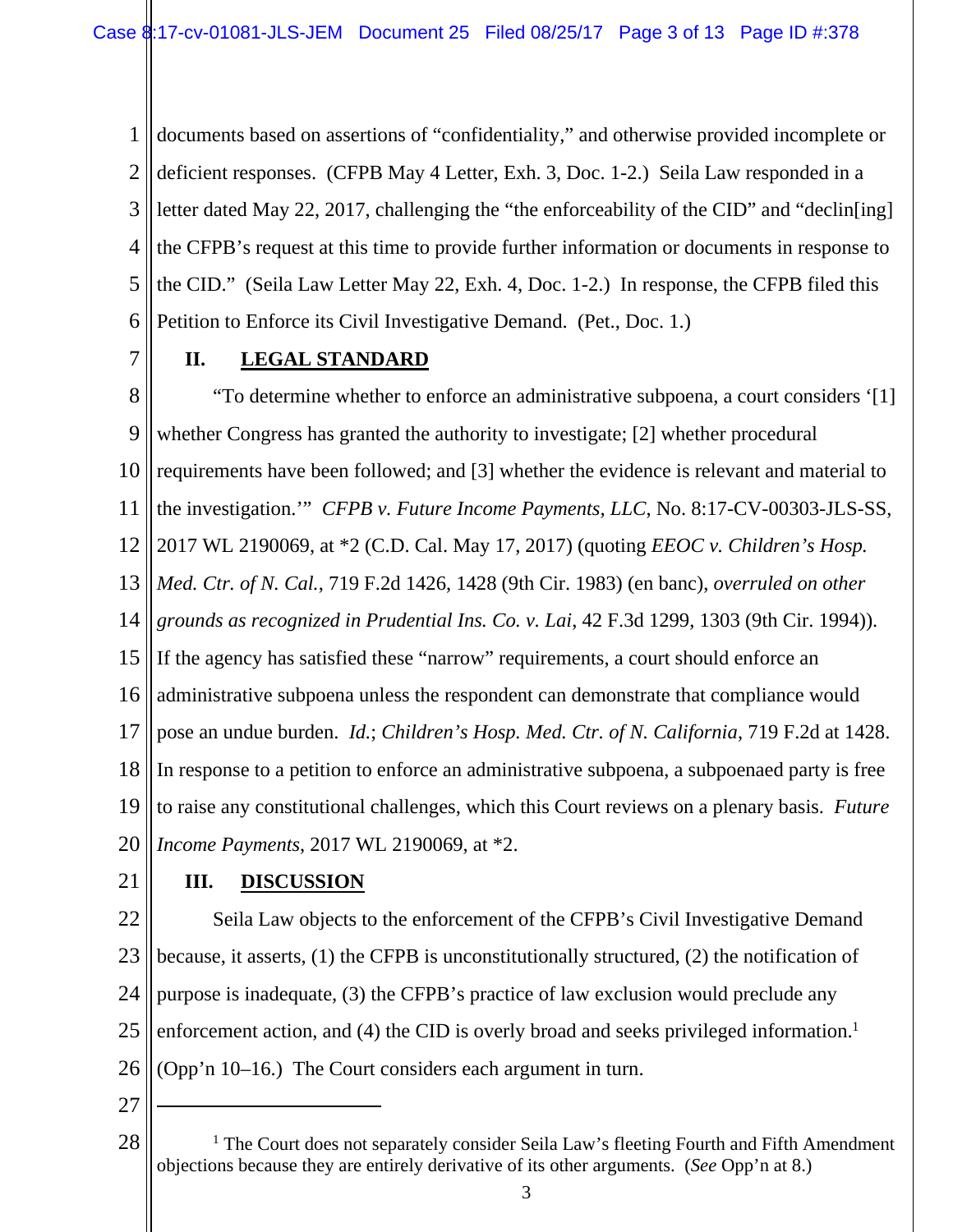1

## **A. CFPB's Constitutionality**

2 3 4 5 6 7 8 9 10 11 12 13 14 15 16 17 18 19 In *CFPB v. Morgan Drexen* and *CFPB v. Future Income Payments*, this Court addressed the same constitutional challenges that Seila Law raises. *See Future Income Payments*, 2017 WL 2190069, at \*6–9; *CFPB v. Morgan Drexen, Inc.*, 60 F. Supp. 3d 1082, 1086–92 (C.D. Cal. 2014). Like the respondent in *Future Income Payments*, Seila Law relies heavily on the arguments advanced in *PHH Corp. v. CFPB*, a vacated 2-1 decision from the D.C. Circuit that this Court continues to find unpersuasive. (*See* Opp'n at 3–7.) Notably, the *PHH* majority acknowledged, "'there is no meaningful difference in responsiveness and accountability to the President' between an agency headed by a commission and a director." *Future Income Payments*, 2017 WL 2190069, at \*7 (quoting *PHH*, 839 F.3d at 32). "That is enough to end the inquiry" because the controlling standard enunciated in *Morrison v. Olson* is whether the CFPB Director's for-cause protection from removal "'interfere[s] with the President's exercise of the 'executive power' and his constitutionally appointed duty to 'take care that the laws be faithfully executed' under Article II.'" *Id.* (quoting *Morrison v. Olson*, 487 U.S. 654, 690 (1988)). Even if *Morrison* were not controlling, there is no meaningful constitutional distinction that could be drawn between the CFPB and other director-led independent agencies, such as the Social Security Administration, and "no empirical evidence . . . establishes the superiority of either" director or multimember-led independent agencies. *Id.* at \*5–8.

20 21 22 23 24 25 26 27 28 To the extent that Seila Law argues that the CFPB is unconstitutionally structured because the agency receives funding outside of the annual Congressional appropriations process (Opp'n at 7), the CFPB is no different than several other financial regulators, such as the Federal Reserve Board, the Office of the Comptroller of the Currency, and the Federal Deposit Insurance Corporation. *See* Adam J. Levitin, *The Consumer Financial Protection Bureau: An Introduction,* 32 Rev. Banking & Fin. L. 321, 343 (2013). In fact, unlike these other agencies, the CFPB's non-appropriated budget is capped by statute. *See id.* Further, "[t]he Appropriations Clause 'does not in any way circumscribe Congress from creating self-financing programs . . . without first appropriating the funds as it does in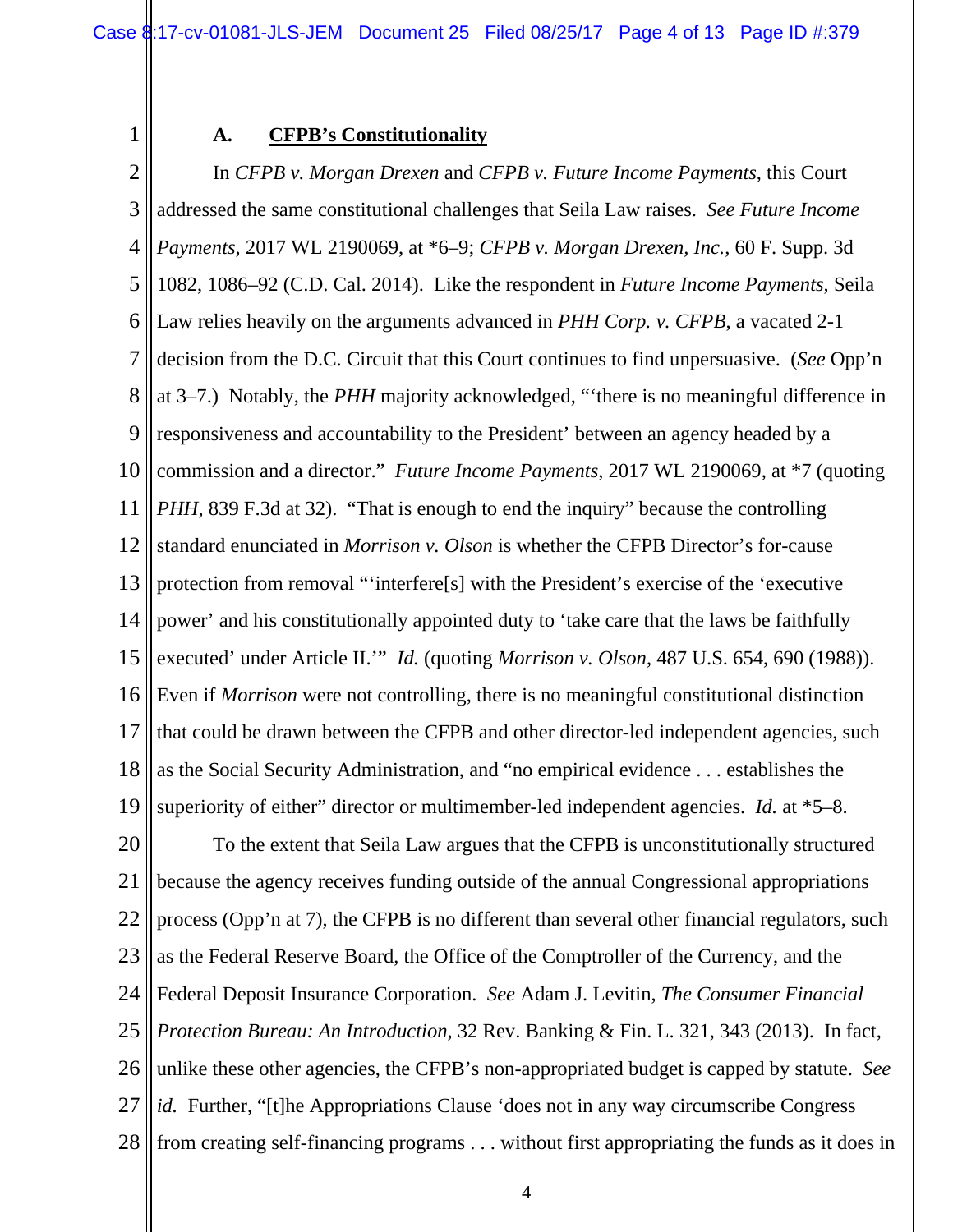1 2 3 4 5 6 7 typical appropriation and supplement appropriation acts.'" *Morgan Drexen*, 60 F. Supp. 3d at 1089 (quoting *AINS, Inc. v. United States*, 56 Fed.Cl. 522, 539 (Fed. Cl. 2003), *aff'd*, 365 F.3d 1333 (Fed. Cir. 2004), *abrogated on other grounds by Slattery v. United States*, 635 F.3d 1298 (Fed. Cir. 2011)). *Accord Am. Fed'n of Gov't Employees, AFL–CIO, Local 1647 v. Fed. Labor Relations Auth.*, 388 F.3d 405, 409 (3d Cir. 2004) ("Congress itself may choose . . . to loosen its own reins on public expenditure. . . . Congress may also decide not to finance a federal entity with appropriations.").

8 9 10 11 12 13 14 15 16 17 18 19 20 21 Even assuming that *Morrison* were not controlling *and* an independent agency could not be constitutionally headed by a director, the proper remedy would not be to refuse to enforce the CID. *Future Income Payments*, 2017 WL 2190069, at \*9. In *Buckley v. Valeo*, for example, the Supreme Court held that the process for appointing commissioners to the Federal Election Commission trammeled upon the President's Appointments Power. 424 U.S. 1, 140 (1976). Yet, the Court held, "[i]nsofar as the powers confided in the Commission are essentially of an investigative and informative nature" the agency may execute them because Congress may properly establish offices that "perform duties . . . in aid of those functions that Congress may carry out by itself." *Id.* at 138–39. Because Congress unquestionably wields the subpoena power, *see, e.g., Eastland v. U. S. Servicemen's Fund*, 421 U.S. 491, 504 (1975), the CFPB may lawfully execute this authority as well. *Future Income Payments*, 2017 WL 2190069, at \*9; *see In re Application of President's Comm'n on Organized Crime*, 763 F.2d 1191, 1201–02 (11th Cir. 1985) (Fay, J., writing separately).

22

## **B. Notification of Purpose**

23 24 25 Seila Law further protests that the CID fails to provide sufficient notice about the purpose and contours of the CFPB's investigation. (Opp'n at 9–10.) As recounted already, the CID's notification of purpose provides:

26 27 28 The purpose of this investigation is to determine whether debt relief providers, lead generators, or other unnamed persons are engaging in unlawful acts or practices in the advertising, marketing or sale of debt relief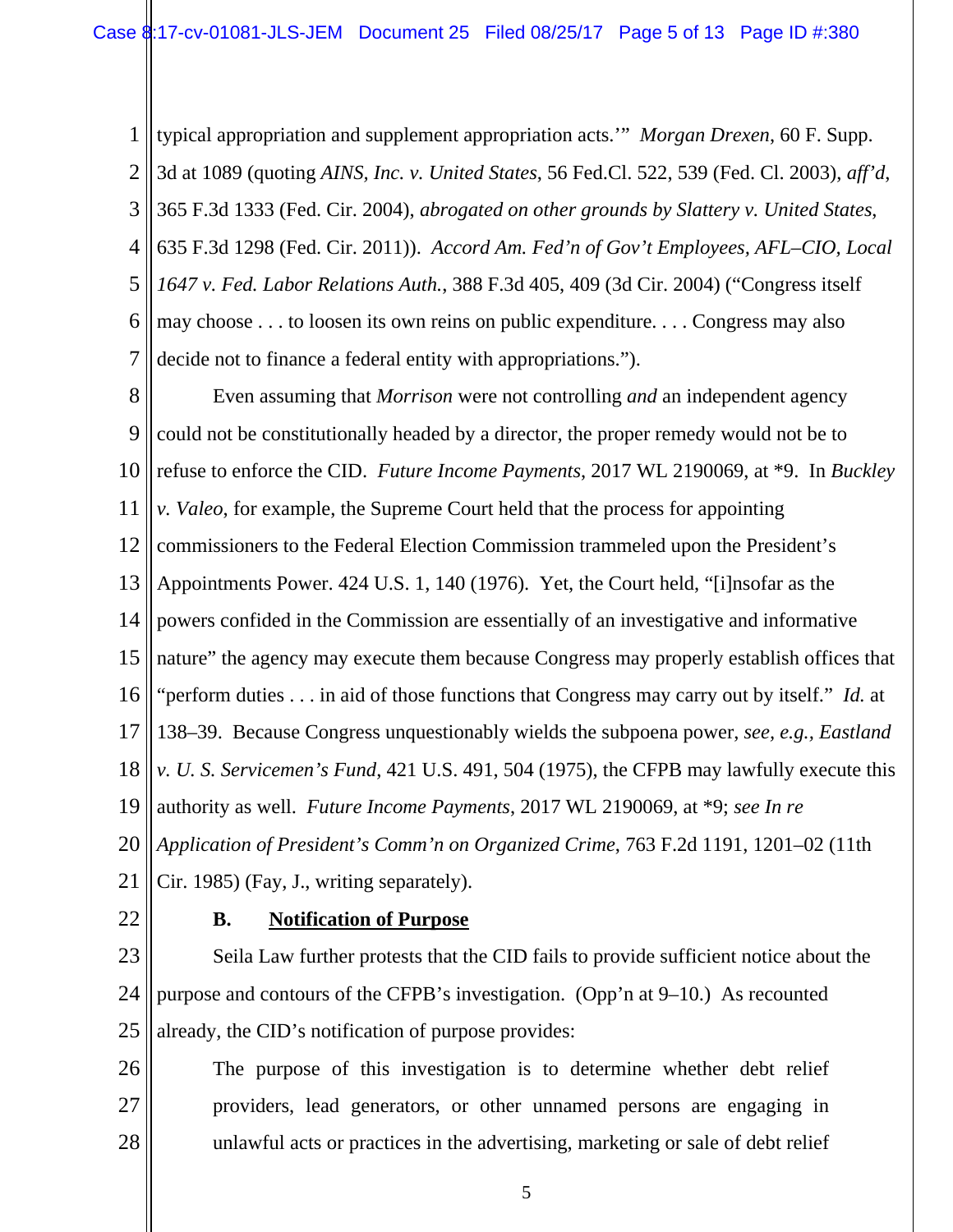services or products, including but not limited to debt negotiation, debt elimination, debt settlement, and credit counseling, in violation of Sections 1031 and 1036 of the Consumer Financial Protection Act of 2010, 12 USC §§ 5531, 5536; 12 U.S.C. § 5481 et seq., the Telemarketing Sales Rule, 16 C.F.R. § 310.1 et seq., or any other Federal consumer financial law. The purpose of this investigation is also to determine whether Bureau action to obtain legal or equitable relief would be in the public interest.

8 (CID, Exh. 1.)

1

2

3

4

5

6

7

9 10 11 12 13 14 15 16 17 18 19 20 21 22 23 24 25 26 27 28 "The authority of an administrative agency to issue subpoenas for investigatory purposes is created solely by statute." *United States ex rel. Richards v. De Leon Guerrero*, 4 F.3d 749, 753 (9th Cir. 1993) (quoting *Peters v. United States*, 853 F.2d 692, 696 (9th Cir.1988)). Section 5562, which empowers the CFPB to issue civil investigative demands, provides that "[e]ach civil investigative demand shall state the nature of the conduct constituting the alleged violation which is under investigation and the provision of law applicable to such violation." 12 U.S.C.  $\S$  5562(c)(2). The CFPB's implementing regulation likewise provides that a subpoenaed person "shall be advised of the nature of the conduct constituting the alleged violation that is under investigation and the provisions of law applicable to such violation." 12 C.F.R. § 1080.5. Yet, like every other administrative agency, the CFPB can define the contours of its investigation "quite generally" while still complying with its statutory obligations. *FTC v. Invention Submission Corp.*, 965 F.2d 1086, 1088, 1090 (D.C. Cir. 1992); *see FTC v. Carter*, 636 F.2d 781, 784, 787–89 (D.C. Cir. 1980) (approving of a very broad notification of purpose); *FTC v. Texaco, Inc.*, 555 F.2d 862, 868, 874 & n. 26 (D.C. Cir. 1977) (same). A few examples illustrate when an agency crosses from defining the scope of its investigation broadly, which it may do, to violating its statutory notice requirements. In *Peters v. United States*, the Ninth Circuit held that, although the Immigration and Naturalization Service had a "broad subpoena and investigatory authority," it could not issue so-called "John Doe" subpoenas, which demand information about unknown targets

6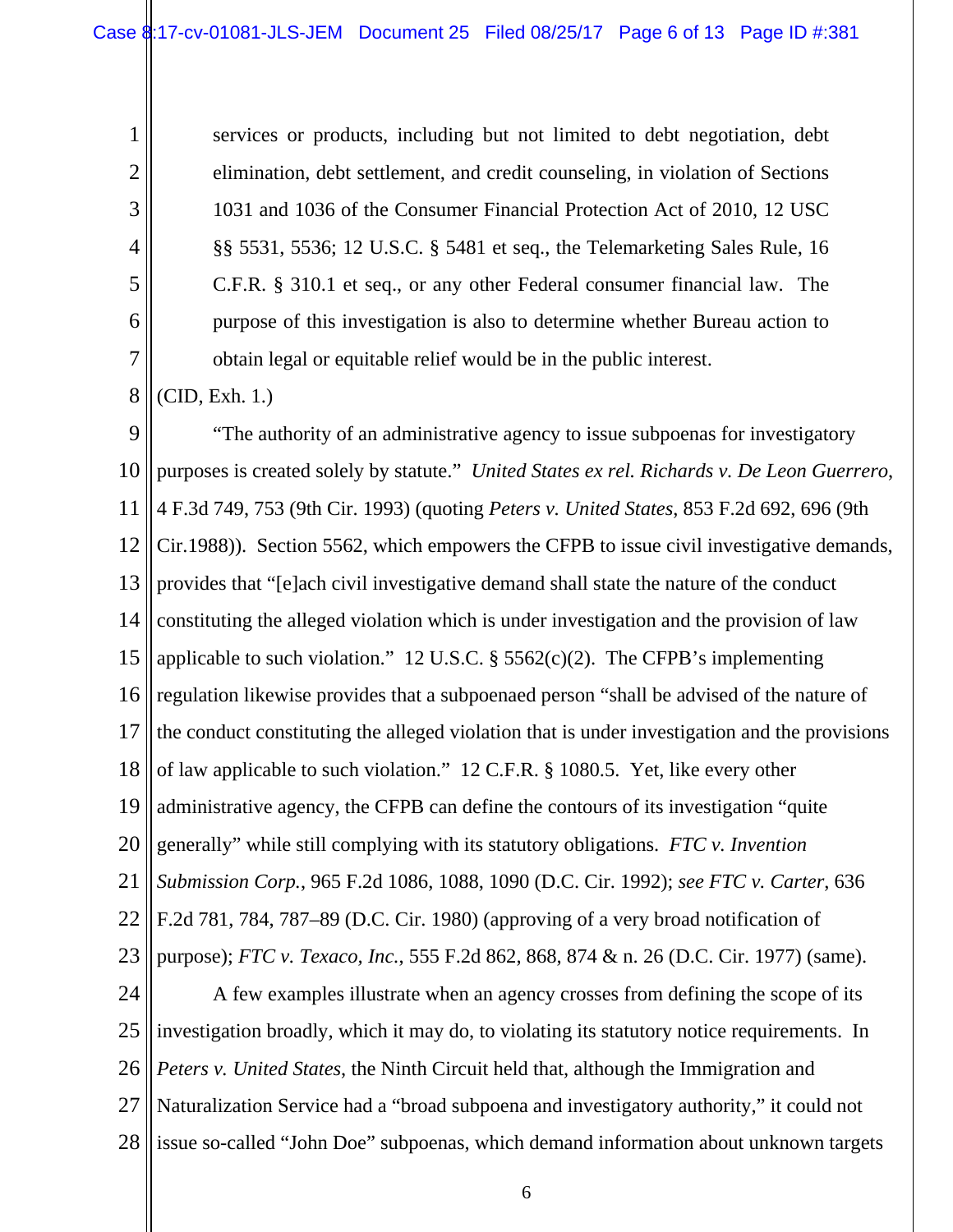1 2 3 4 5 6 7 8 9 10 11 12 13 14 15 16 17 18 of an investigation from third parties. 853 F.2d 692, 696–99 (9th Cir. 1988). Similarly, in *In re Sealed Case (Admin. Subpoena)*, the D.C. Circuit affirmed the district court's determination that the Office of Thrift Supervision could seek information for two stated purposes, but determined that the agency had no authority to demand information for a third proffered purpose, namely to determine whether the targets of the investigation committed "other wrongdoing, as yet unknown." 42 F.3d 1412, 1415–19 (D.C. Cir. 1994). More recently, in *CFPB v. Accrediting Council for Independent Colleges & Schools*, the D.C. Circuit held that a notification of purpose stating that "the purpose of this investigation is to determine whether any entity or person has engaged or is engaging in unlawful acts and practices in connection with accrediting for-profit colleges" failed to identify adequately the conduct subject to the investigation. 854 F.3d 683, 690 (D.C. Cir. 2017). The D.C. Circuit reaffirmed that "a notification of purpose may use broad terms to articulate an investigation's purpose[,]" but found that " $\S 5562(c)(2)$  mandates that the Bureau provide the recipient of the CID with sufficient notice as to the nature of the conduct and the alleged violation under investigation." *Id.* The notification of purpose provided no clue about what "unlawful acts and practices" were under investigation. *Id.* This shortcoming made it impossible to determine what the CFPB was investigating or whether any investigation was within the scope of its statutory authority. *Id.* at 690–91.

19 20 21 22 23 24 25 26 27 28 Seila Law cleverly uses ellipses to suggest that the CID's notification of purpose provides no clue about the nature of the CFPB's investigation other than that the agency seeks "to determine whether . . . unnamed persons are engaging in unlawful acts or practices in the advertising, marketing, or sale of debt relief services or products . . . in violation of . . . any other Federal consumer financial law." (Opp'n at 9–10.) But what Seila Law omits through ellipses provides the fair notice that it supposedly seeks. The CID identifies specific types of businesses under investigation ("debt relief providers" and "lead generators"), the conduct subject to investigation ("advertising, marketing, or sale of debt relief services or products, including but not limited to debt negotiation, debt elimination, debt settlement, and credit counseling"), and specific statutes and regulations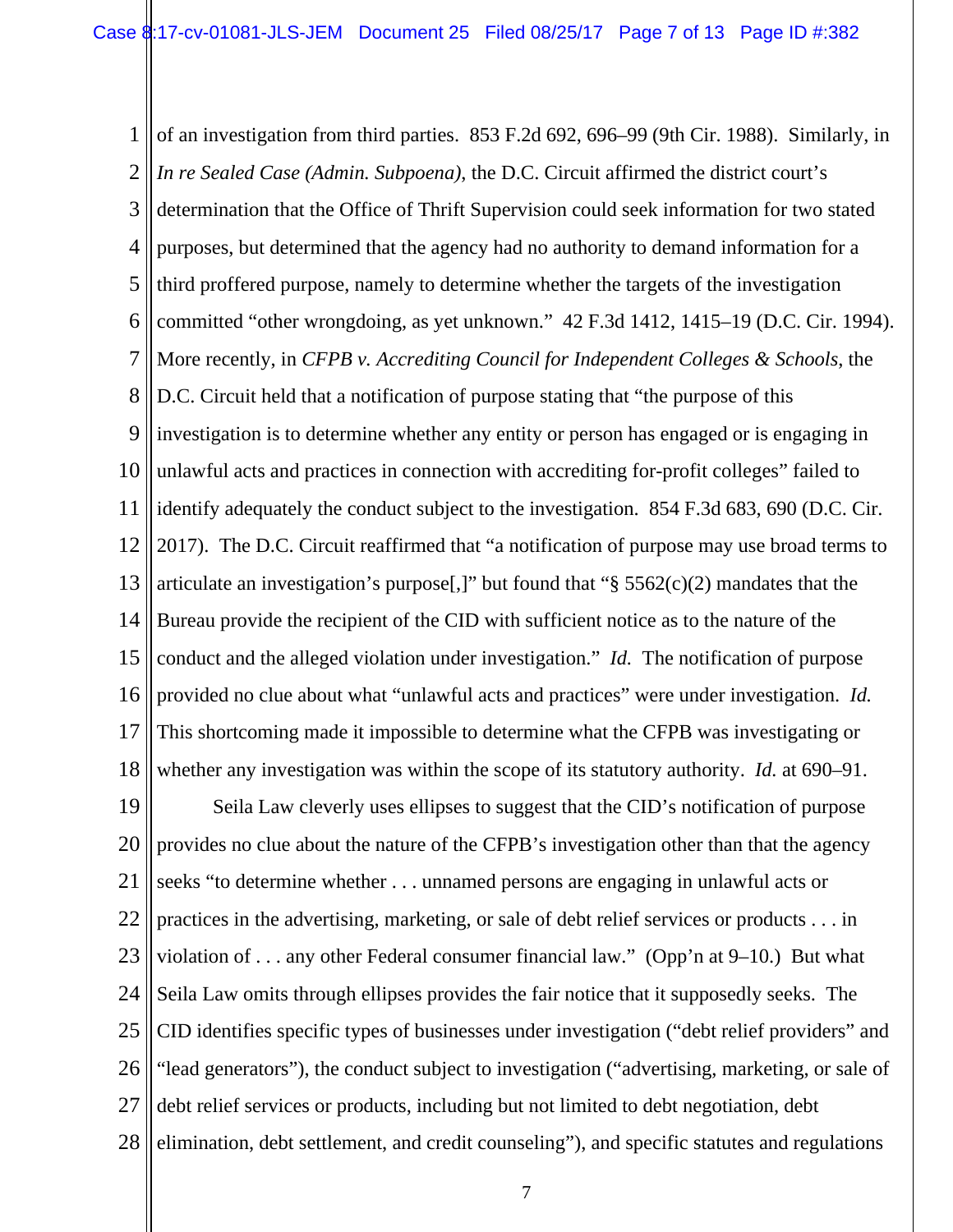1 2 3 4 5 6 7 8 9 10 11 12 13 that may have been violated (such as the Telemarketing Sales Rule, 16 C.F.R. § 310.1 *et seq.*). Seila Law's argument reduces to arguing that an administrative agency cannot use more general categories at the end of lists in a notification of purpose. That, however, is not the law. The D.C. Circuit has long affirmed the use of such phrasing, *see, e.g.*, *Texaco, Inc.*, 555 F.2d at 868 (approving of a notification of purpose that listed certain companies and then included the more general phrase "other persons and corporations"), and *Accrediting Council for Independent Colleges & School* held simply that a notification of purpose cannot include *only* broad catch-alls. Indeed, under the *ejusdem generis* and *noscitur a sociis* canons of construction, the broader categories included in this CID are limited based on the other items included in the lists. And, unlike in *Peters*, the CFPB is not seeking to enforce a John Doe subpoena; the CFPB seeks information *about* Seila Law *from* Seila Law. Accordingly, Seila Law's contention that the CID's notification of purpose is inadequate lacks merit.

14

#### **C. Practice of Law Exclusion**

15 16 17 18 19 20 21 22 23 24 25 26 27 28 Seila Law next contends the CFPB's practice of law exclusion would bar any enforcement action against it. (Opp'n at 10–14.) This Court recently rejected this argument in the related case *CFPB v. Howard*. *See* Order Denying Defendants' Motion to Dismiss at 5–8, Doc. 42, Case No. 8:17-cv-00161-JLS-JEM (May 26, 2017). To summarize, section 5517(e)(3) ("Paragraph 3") provides that the Consumer Financial Protection Act's general prohibition against the CFPB regulating the practice of law "shall not be construed so as to limit the authority of the Bureau with respect to any attorney, to the extent that such attorney is otherwise subject to any of the enumerated consumer laws or the authorities transferred under subtitle F or H." 12 U.S.C. § 5517(e)(3). Section 1100C in subtitle H of the Consumer Financial Protection Act empowers the CFPB to enforce the Telemarketing Sales Rule, a regulation promulgated by the FTC that does not contain an exception for those engaged in the practice of law. *See* Dodd-Frank Wall Street Reform and Consumer Protection Act, Pub. L. No. 111–203, § 1100C, 124 Stat. 1376, 2111 (2010); *see also* Telemarketing Sales Rule, 75 Fed. Reg. 48458, 48467–69 (Aug. 10,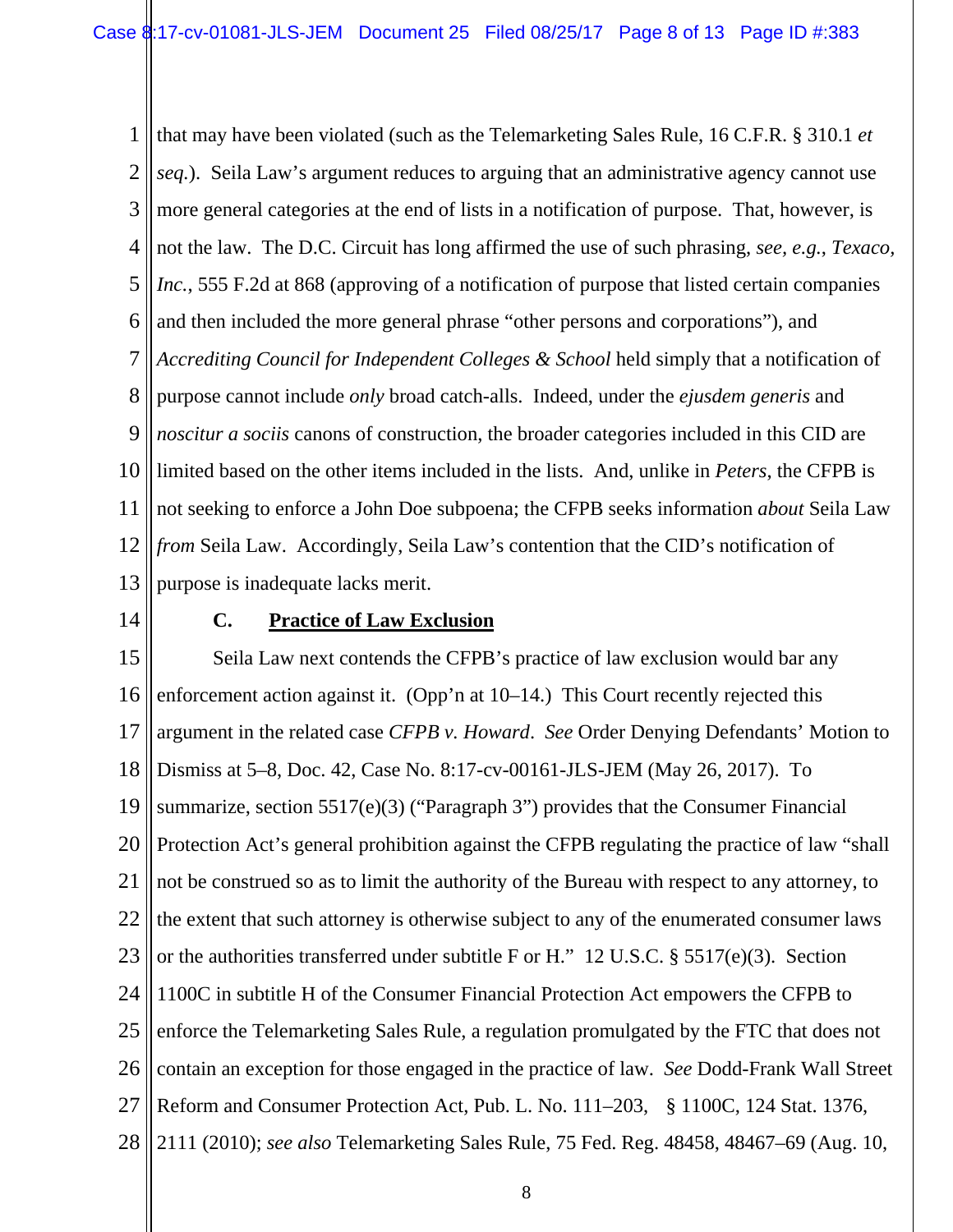1 2 3 4 5 6 7 8 9 10 11 12 13 14 2010) (declining to make an exception for the practice of law in the TSR amendments). As such, the practice of law exclusion does not bar the CFPB from enforcing the Telemarketing Sales Rule against Seila Law. *See FTC v. Lanier Law, LLC*, 194 F. Supp. 3d 1238, 1283 (M.D. Fla. 2016). While Seila Law references a district court that adopted a contrary interpretation based on policy concerns (Opp'n at 12–13), this Court opts instead to follow the plain meaning of Paragraph 3, which unmistakably empowers the CFPB to take enforcement actions against attorneys under the transferred authorities insofar as those transferred authorities implicate the practice of law. Congress included the practice of law exclusion to ensure that the CFPB did not employ its general authority over unfair, deceptive, and abusive practices to regulate the practice of law. Order Denying Defendants' Motion to Dismiss at 7, Doc. 42, Case No. 8:17-cv-00161-JLS-JEM (May 26, 2017). But, to the extent that Congress enacted other statutes that already affect the legal field, nothing in the practice of law exclusion suggests Congress intended a massive curtailment of federal enforcement authority. *Id.* 

15 16 17 18 19 20 21 22 23 24 25 26 27 28 Seila Law's contrary interpretation—that Paragraphs 3 merely means that "an attorney is not exempt from enforcement by the CFPB merely because of his or her status as an attorney . . . ." (Opp'n at 13)—would render it entirely superfluous because section 5517(e)(2) ("Paragraph 2") already accomplishes this. *See* 12 U.S.C. § 5517(e)(2) (allowing the CFPB to regulate attorneys' provision of covered products that are "not offered or provided as part of, or incidental to, the practice of law" or that are provided to a consumer "who is not receiving legal advice or services from the attorney in connection with such financial product or service"). "A cardinal principle of statutory construction" teaches that "a statute ought, upon the whole, to be so construed that, if it can be prevented, no clause, sentence, or word shall be superfluous, void, or insignificant." *TRW Inc. v. Andrews*, 534 U.S. 19, 31 (2001) (quoting *Duncan v. Walker*, 533 U.S. 167, 174 (2001)). Paragraph 3 offers a classic instance where the canon against surplusage should be applied: Seila Law's construction would mean, quite improbably, that Congress fashioned an entirely redundant statutory provision immediately following the provision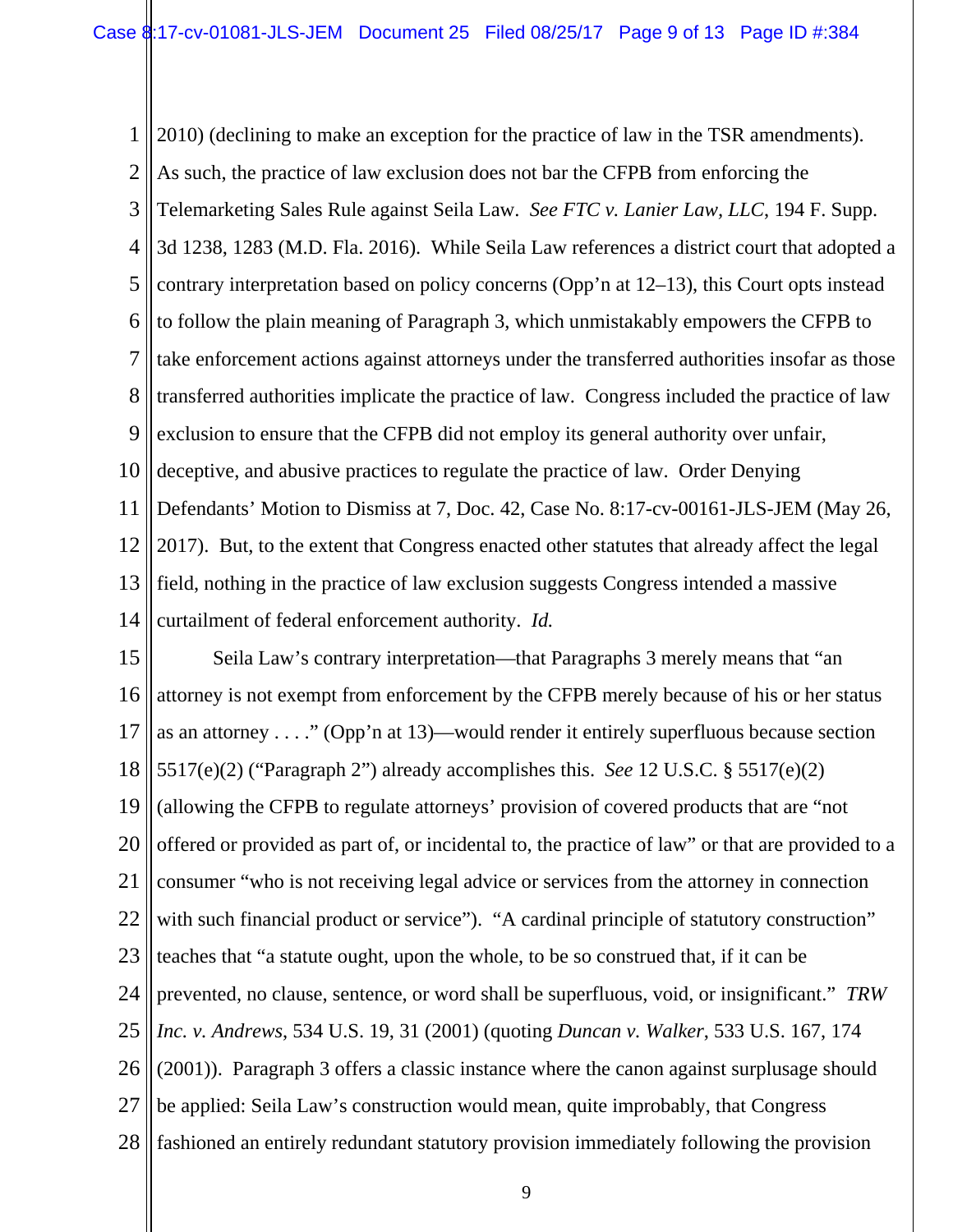1 2 3 4 that would render that provision redundant. Because courts should resist ascribing such odd statutory drafting to Congress and the plain language supports the CFPB's construction, the Court concludes that the practice of law exclusion would not bar an enforcement action by the agency.

5

## **D. Overbreadth and Vagueness**

6 7 8 9 Seila Law finally challenges a few of the CID's interrogatories and requests for documents as overbroad or vague. (Opp'n at 14–16.) The CFPB responds that Seila Law has waived these arguments, and that the CID seeks only relevant information. (Reply at  $13-16.$ 

10 11 12 13 14 15 16 17 18 19 20 21 22 23 24 25 "Courts 'generally will not entertain a challenge to a subpoena that was not first brought before the [administrative agency].'" *NLRB v. Uber Techs., Inc.*, 216 F. Supp. 3d 1004, 1007 (N.D. Cal. 2016) (quoting *NLRB v. Fresh & Easy Neighborhood Mkt., Inc.*, 805 F.3d 1155, 1159 (9th Cir. 2015)). This administrative exhaustion requirement "is grounded in important prudential considerations, such as providing an agency with the opportunity to correct its mistakes before it is haled into court and ensuring that parties do not employ judicial review to weaken an agency's administrative processes." *Seraji v. Gowadia*, No. 8:16-CV-01637-JLS-JCG, 2017 WL 2628545, at \*3 (C.D. Cal. Apr. 28, 2017) (Staton, J.); *see Fresh & Easy Neighborhood Mkt., Inc.*, 805 F.3d at 1159 (noting that the exhaustion requirement reflects "deference to the Board's interest and expertise in managing the cases before it"). Courts have excused a subpoenaed party's failure to exhaust its administrative remedies where it raises a constitutional challenge or identifies "exceptional circumstances." *Uber Techs., Inc.*, 216 F. Supp. 3d at 1007; *see EEOC v. Lutheran Soc. Servs.*, 186 F.3d 959, 964–67 (D.C. Cir. 1999); *EEOC v. Cuzzens of Georgia, Inc.*, 608 F.2d 1062, 1064 (5th Cir. 1979). Seila Law raised its overbreadth and vagueness objections to certain interrogatories

26 27 28 and requests for documents in its petition to set aside or modify the CID. (Pet. Set Aside, Exh. 5.) The CFPB declined to consider these arguments, reasoning that Seila Law failed to comply with 12 C.F.R. § 1080.6 because it did not "submit specific modification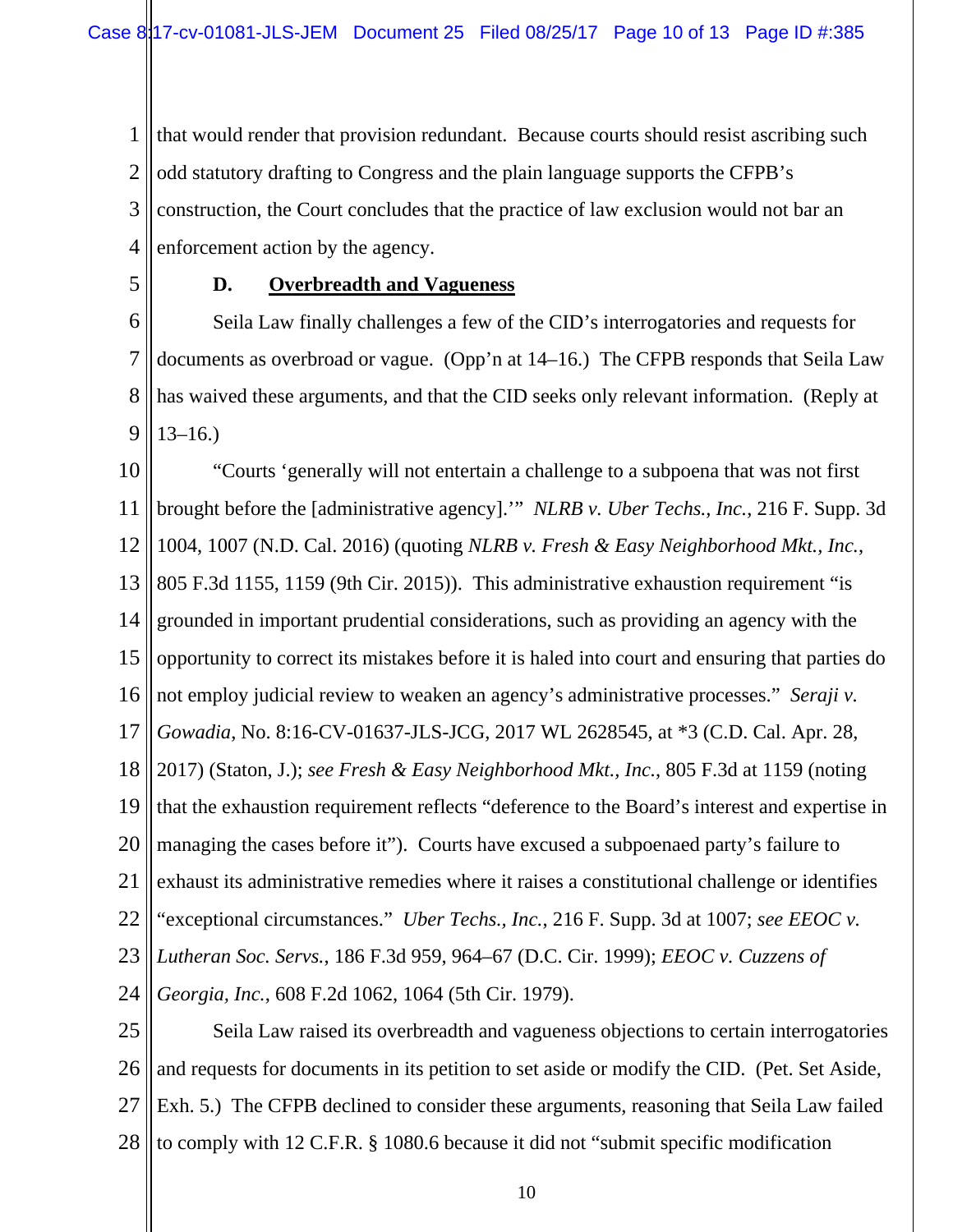1 2 3 4 5 6 7 requests in writing" during the meet-and-confer process. (CFPB Decision at 4–5, Exh. 2.) The applicable regulation, however, does not provide that a party waives its challenges by failing to submit proposed written modifications during the meet-and-confer process; all it says is that, in a petition to set aside a CID, the agency "will consider only issues raised during the meet-and-confer process." 12 C.F.R. § 1080.6(c)(3). Because neither side suggests that Seila Law failed to raise its specific concerns during the meet-and-confer process, Seila Law did not waive these objections.

8 9 10 11 12 13 14 15 16 17 18 19 20 21 22 23 24 25 Seila Law contends that the CID's request for information about "other services," or simply "services," could be construed to encompass information related to the firm's immigration, personal injury, criminal defense, and real estate practices that have nothing to do with the stated purposes of the subpoena. (Opp'n at 15–16; *see also* Opp'n at 11– 12.) The Court agrees. The CID does not define what "other services" are, and the CFPB has not articulated how any investigation into Seila Law's immigration, personal injury, criminal defense, or real estate practices would not be barred by the CFPB's practice of law exclusion. The Court will accordingly limit the definition of "other services" in Interrogatories Nos. 5 and 6 to the areas of inquiry identified in the CID that would not be barred by the CFPB's practice of law exclusion, specifically the "advertising, marketing, or sale of debt relief services or products," including "debt negotiation, debt elimination, debt settlement, and credit counseling." (CID, Exh. 1.) Similarly, the mention of "services" in Interrogatory No. 5 and Requests for Documents Nos. 2 and 4 shall be limited to the "advertising, marketing, or sale of debt relief services or products," including "debt negotiation, debt elimination, debt settlement, and credit counseling." By narrowing the definition of "other services" and "services," the Court also ensures that the definition of "consumer" will not sweep in information unrelated to the stated lawful purpose of this investigation.2 (*See* Opp'n at 15.)

26

 $\overline{a}$ 

<sup>27</sup> 28  $2$  Seilia Law contends that the CFPB cannot seek information about attorneys' marketing of "debt relief and other services," because states have traditionally regulated attorney advertising. (Opp'n at 15.) But the Telemarketing Sales Rule bars certain marketing practices for debt relief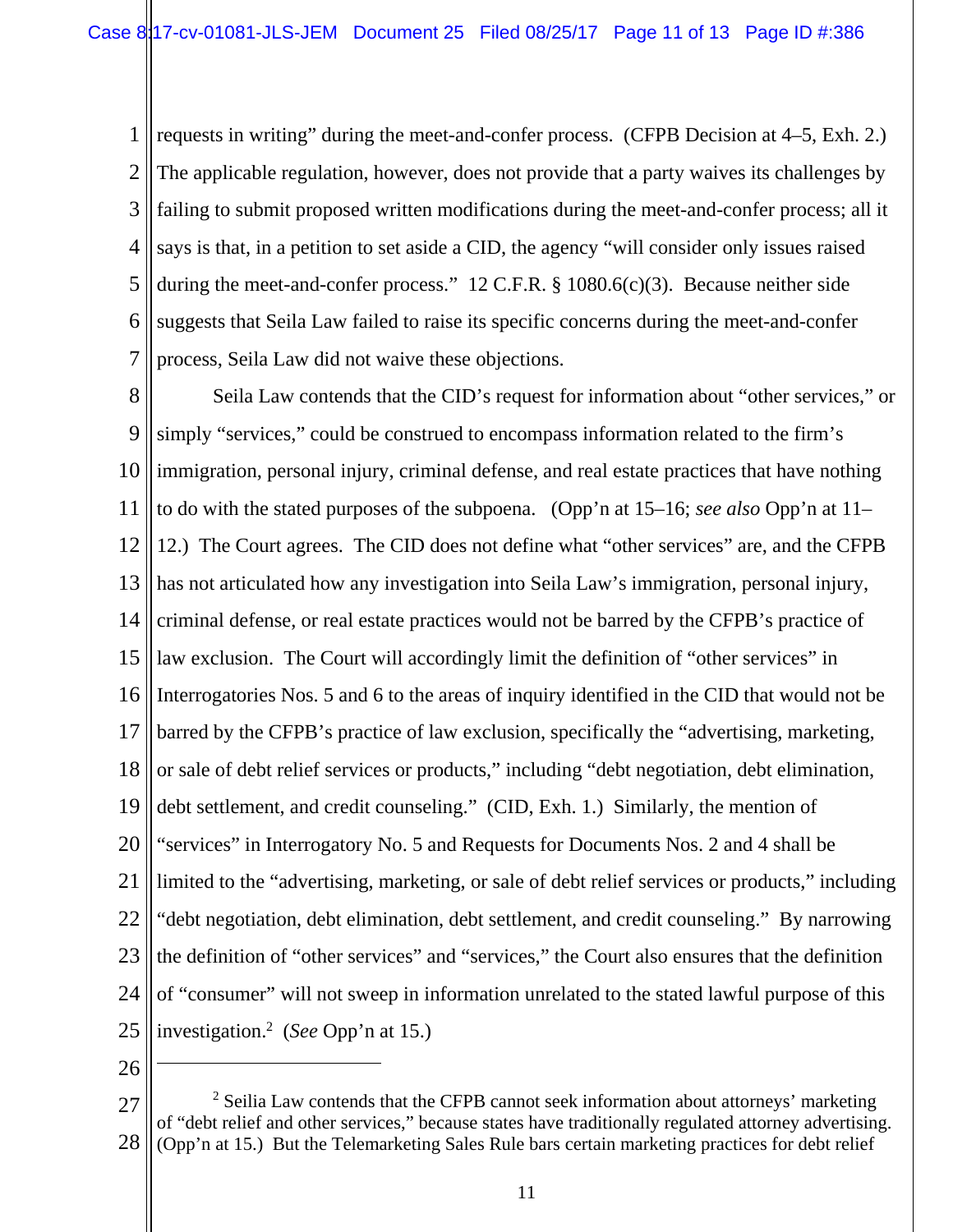1 2 3 4 5 6 7 8 9 10 11 Separately, Seila Law complains that the term "affiliated" in Interrogatory No. 4 and by cross-reference Request for Documents No. 3—is vague or overbroad. (Opp'n at 14–15.) As the CFPB has not defined the term, there is no reason to suggest that the word should not take its commonsense meaning in this context—specifically, those who had a close professional connection or association with Seila Law or Aissac Seila Aiono during the relevant period. *See, e.g.*, Merriam-Webster's Collegiate Dictionary 21 (11th ed. 2003). Under this plain-meaning interpretation, the Court rejects Seila Law's suggestion that the word "affiliated" is vague or overbroad. The requested information is necessary, for instance, to determine whether "the Howard defendants . . . transferred the debt relief business, including the files of former Morgan Drexen consumers, to Seila Law." (Notice of Related Case at 3, Doc. 5.)

12 13 14 15 16 Finally, Seila Law claims that the CID seeks information protected by the attorneyclient and work product privileges. (Opp'n at 16.) But, like in any civil litigation, Seila Law must first make an adequate privilege log (*see* CID at Instruction D, Exh. 1), which it has not done yet. Thus, with the narrowing construction, the Court finds that the CID seeks only relevant information and is not vague.

17

26

27

## **IV. CONCLUSION**

18 19 20 21 22 23 24 25 For the aforementioned reasons, CFPB's Petition is GRANTED IN PART. Seila Law is hereby COMPELLED to comply with the CID within ten (10) days of this Order or at a later date as may be established by this Court or the CFPB, except for the following limitations to the definition of "other services" and "services" in the CID. "Services" and "other services" shall be construed to mean the "advertising, marketing, or sale of debt

 $\overline{a}$ 

<sup>28</sup> services when offered through telemarketing, *see* 16 C.F.R. § 310.4(a)(2), and Paragraph 3 commits the CFPB to enforcing the TSR, so Seila Law's contention is unavailing.